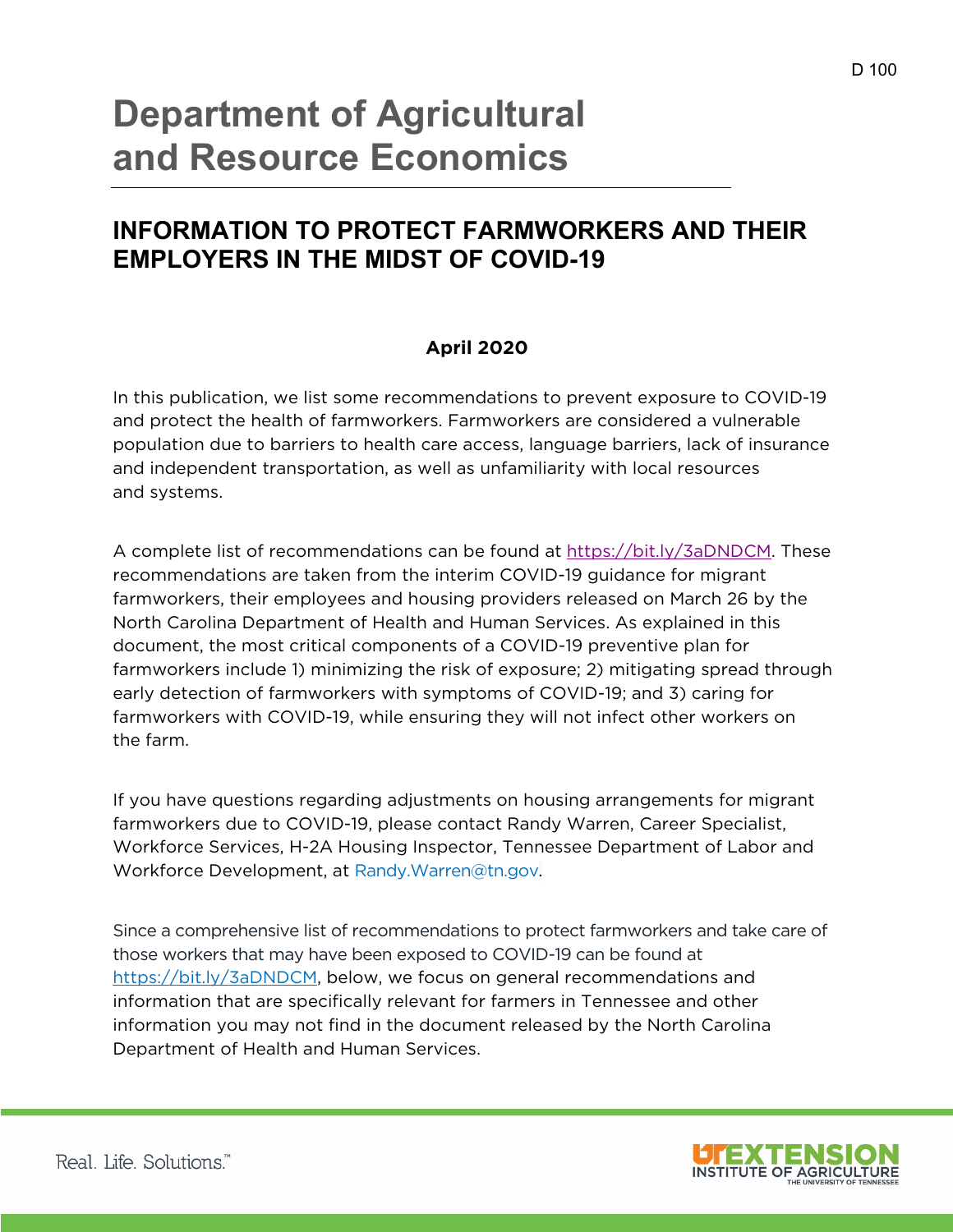# Promote Healthy Habits

## Provide information and training to farmworkers on COVID-19.

 $\checkmark$  Post and provide signs and fact sheets in English and Spanish with information about how to properly wash your hands and other tips on how to protect themselves and others from germs. You can find printed information in English and Spanish about various topics, including how to wash your hands, COVID-19 symptoms, what to do if you get sick from COVID-19, and other information at https://www.cdc.gov/coronavirus/2019-ncov/communication/factsheets.html. One piece of information that is not listed on this website is recommendations regarding physical distancing. You can find information in Spanish regarding physical distancing recommendations at

http://www.imss.gob.mx/prensa/archivo/202003/142.

- $\checkmark$  Conduct training on preventing and recognizing symptoms of COVID-19.
- $\checkmark$  Make sure you post contact information for your local health department, as well as the address of where the workers are staying, in a central location where all workers can find it.

## Require and promote frequent handwashing.

- $\checkmark$  Require the workers to wash their hands frequently  $\checkmark$  before and after work, at meal or snack time, after blowing their nose, smoking breaks, bathroom breaks, before putting on and after removing gloves, if worn, or any other time hands may become contaminated — or in Spanish tell them that "DEBEN LAVARSE SUS MANOS ANTES Y DESPUES DE EMPEZAR A TRABAJAR, ANTES Y DESPUES DE IR AL LAVADO/BAÑO, Y ANTES Y DESPUES DE COMER, FUMAR, SONARSE LA NARIZ O HACER OTRA ACTIVITIDAD DONDE LAS MANOS SE PUEDAN CONTAMINAR."
- $\checkmark$  Provide supplies to farmworkers that help prevent the spread of COVID-19 and promote good hygiene, such as hand sanitizer containing at least 60 percent alcohol, water, soap and single-use paper towels.

 $\checkmark$  Proper handwashing (for instructions in Spanish go to http://salud.edomex.gob.mx/salud/covid; the instructions are at the end of this webpage):

- 1. Wet hands with water.
- 2. Apply soap and lather. Be sure to wash the front and backs of hands as well as in between the fingers. Rub hands together for AT LEAST 20 seconds.
- 3. Rinse hands thoroughly with clean water.
- 4. Dry with a paper towel (turn off faucet with used towel).
- 5. Throw the paper towel in a trash can.
	- § NOTE: Antibacterial hand sanitizers CANNOT replace handwashing. In Spanish, "El líquido antibacterial NO remplaza la necesidad de lavarse las manos."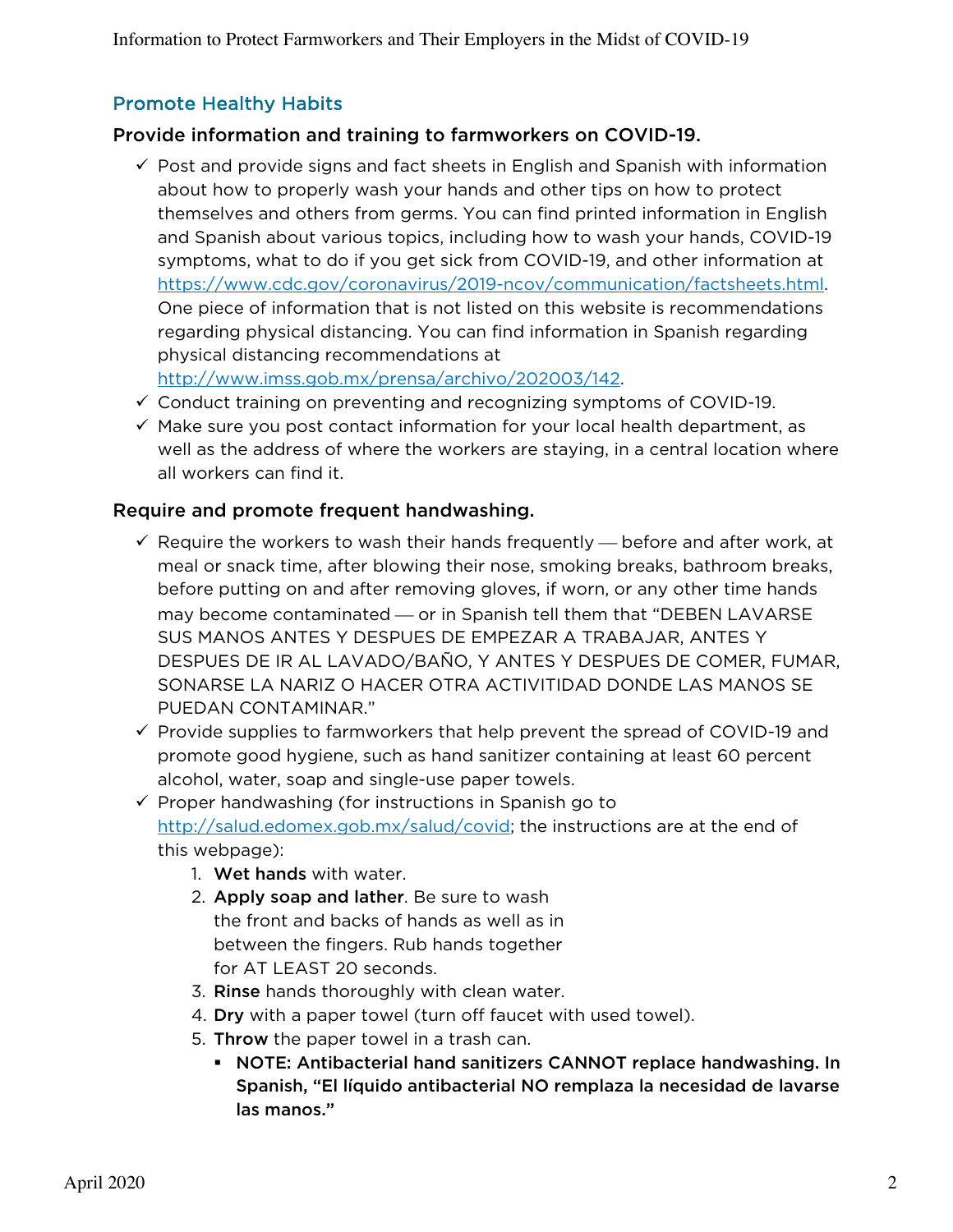# Explain and encourage social distancing.

- $\checkmark$  In general, encourage your workers to maintain physical distancing, staying at least 6 feet apart from coworkers, or in Spanish tell them, "La distancia entre usted y otros trabajadores debe ser de al menos 2 metros." Laurel Dunn, food safety specialist at the University of Georgia, gives some useful tips on strategies to maintain social distancing among farmworkers in a YouTube video you can find at https://bit.ly/34g0HvP. She suggests practices that promote social distancing among workers, such as extending your workday and dividing your workers into groups and having them work in shifts to prevent 100 percent of your workforce being in the same place all the time. If possible, divide your workers into two or three groups that will never overlap when performing activities on the farm. Have each group come to work, clean workstations and tools before they finish their shift and leave 30 minutes to one hour in between shifts to ensure groups are not overlapping or meeting at any time during the day. Keep workers that live together and/or from the same family in the same workgroup/shift, when possible, so that their roommates or other family members will not be unnecessarily exposed.
- $\checkmark$  Try to set beds in the housing facilities in a "head-to-toe" orientation and at least 6 feet apart, if possible. Also, when possible, transport farmworkers in a way that there is a distance of at least 6 feet between them.

# Disinfect frequently used items and surfaces as much as possible.

 $\checkmark$  It is essential to frequently clean and disinfect farmworker housing, bathrooms, vehicles, tools and common areas such as kitchens or breakrooms. Make sure the steering wheel and door handles of vehicles are wiped down with a disinfectant between drivers or passengers. If possible, create a cleaning schedule that workers can follow in order to incorporate cleaning activities as part of their everyday schedule. A list of disinfectants that can be used against COVID-19 can be found at https://www.epa.gov/pesticide-registration/list-ndisinfectants-use-against-sars-cov-2. Be sure to observe the product's contact time required for the disinfectant to effectively disinfect the surface.

## Be Prepared; Have a Plan.

- It is important to have an emergency plan for how you will isolate and care for farmworkers infected with COVID-19.
	- $\checkmark$  You can find general guidance for preventing COVID-19 in congregate living spaces at https://bit.ly/3bE1dGk (North Carolina Department of Health and Human Services) and general guidance for caring for individuals with COVID-19 disease that do not require hospitalization at https://bit.ly/2WYGKYL (Centers for Disease Control and Prevention). Also, the Tennessee Department of Health has two publications available on their website that, although not focused on farmworkers, provide general guidelines that could be useful to mitigate the spread of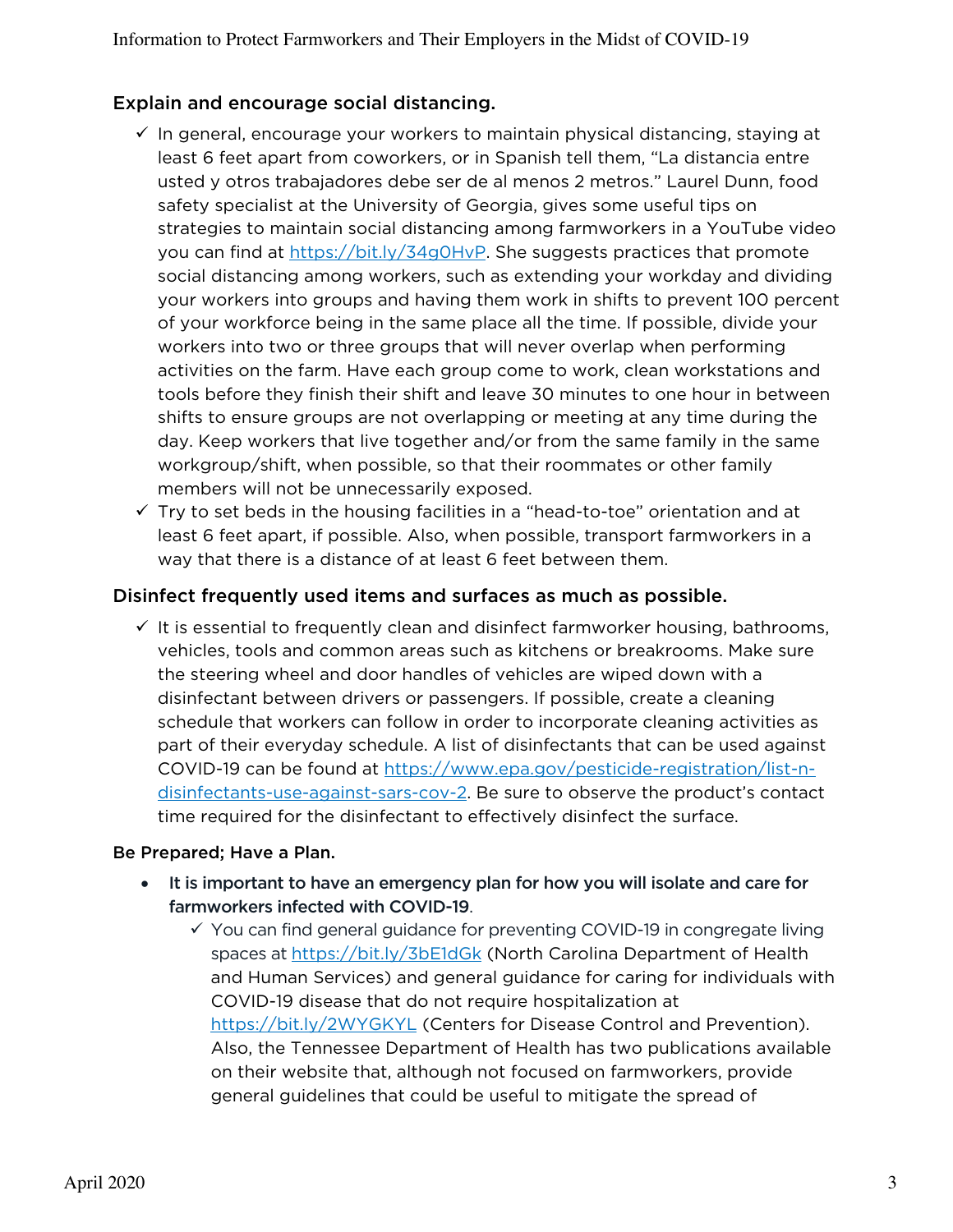COVID-19 in group settings. You can find these publications at https://bit.ly/39Ik4yF and https://bit.ly/2Rhs17D. Keep in mind that these guidelines are interim or temporary, as information about COVID-19 is changing rapidly. Some essential elements that you will find in the documents listed above include:

- $\checkmark$  Separation of sick workers or suspected sick workers from healthy or seemingly healthy workers is critical. Sick workers or those who are suspected of being sick should be in separate rooms with a separate bathroom and should not share cooking or eating facilities. Contact Randy Warren, Tennessee Department of Labor and Workforce Development, at Randy.Warren@tn.gov, if you have questions about emergency living arrangements and its compliance with the Migrant and Seasonal Agricultural Worker Protection Act. You can find information about the Migrant and Seasonal Agricultural Worker Protection Act at https://bit.ly/2UUa7J9.
- $\checkmark$  It is essential to identify 1) an individual or individuals who will be designated for transporting ill workers, in case they need hospitalization; 2) who will pay and provide food, water and medical supplies for workers who may be isolated because they are ill or have symptoms; and 3) workers who may be isolated because they came in contact with an individual with COVID-19. For more information on how to identify and educate caregivers of farmworkers go to the following websites: https://bit.ly/3aDNDCM; https://bit.ly/2WYGKYL.
- $\checkmark$  It is crucial to have a plan for when multiple workers are sick at the same time. What would you do if 50 percent of your employees become ill and unable to work? Who will manage for a few weeks if you or another key manager are unable to leave your house or are hospitalized?
- It is important to identify the nearest health care facility you can take your farmworkers in case they get sick.
	- $\checkmark$  If you have trouble finding a health care facility where you can take your worker, contact your local health department for assistance. You can find a list of the local and regional Tennessee health departments at https://www.tn.gov/health/health-programareas/localdepartments.html.
	- $\checkmark$  There are a few websites that provide information about health care centers in Tennessee that receive federal funding to take care of migrant farmworkers and their families. The National Center for Farmworker Health has a tool to search for health centers in the U.S. that offer services to migrant farmworkers at http://www.ncfh.org/migrant-health-centers.html. If you have difficulty

finding a health facility for your farmworkers, contact your local health department for assistance.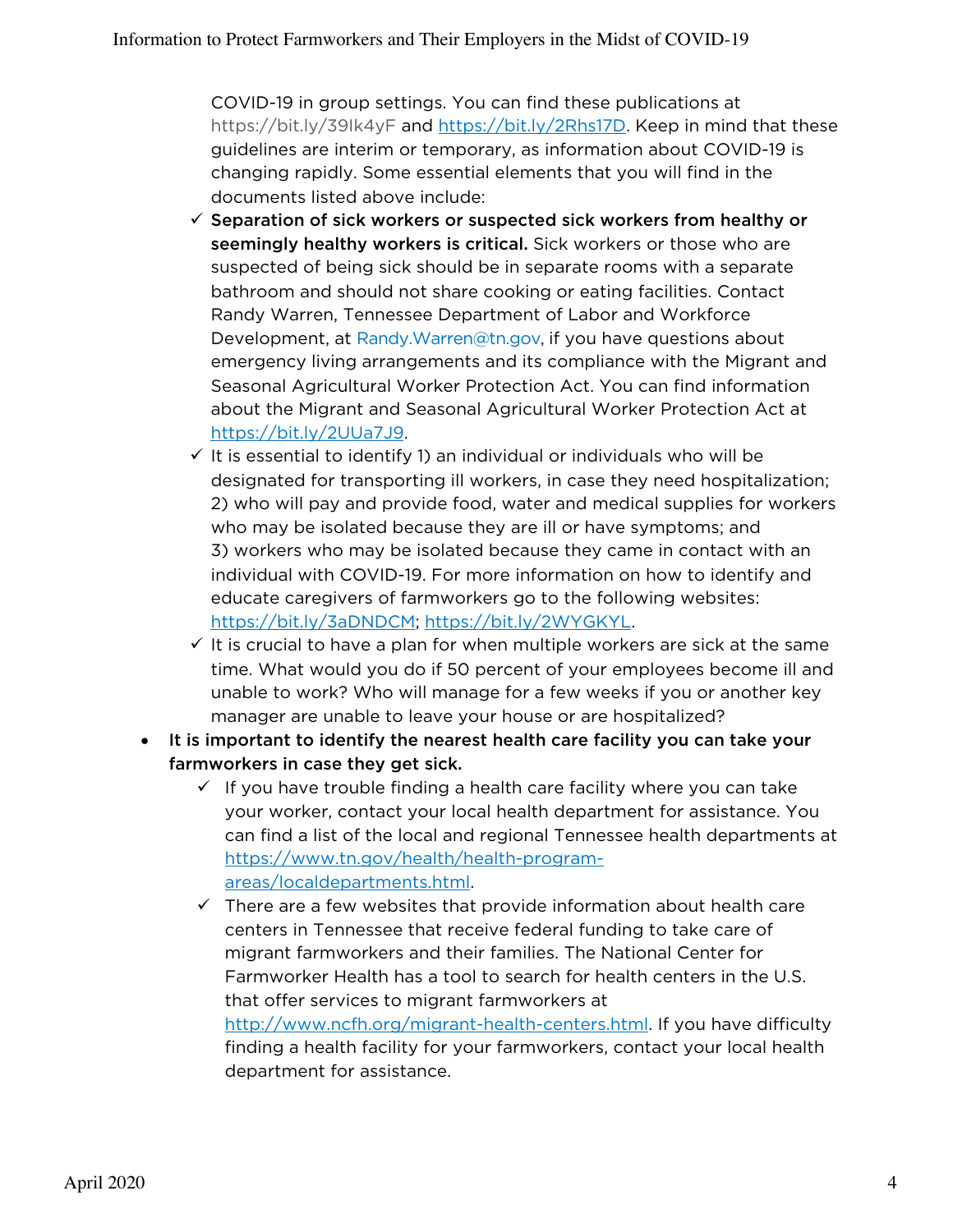#### Other considerations to avoid the spread of COVID-19 among farmworkers include:

- $\checkmark$  Make sure your workers understand they will not be punished if they become sick and cannot come to work. Give them incentives to report if they feel sick. As an employer, make sure you are familiar with any requirements concerning sick leave under the Families First Coronavirus Response Act (FFCRA). More information on the FFCRA can be found here: https://dol.gov/agencies/whd/pandemic.
- $\checkmark$  If possible, have a designated worker or workers that will be in charge of buying groceries for all workers. It is common for all workers to go to the grocery store, but in the midst of COVID-19, it may be better to have a designated worker(s) in charge of going to the grocery store. Some grocery stores are limiting the number of people who can enter the store. Additionally, there are some stores that are limiting the number of items one person can buy. Therefore, when possible, explore the option of placing orders for food at grocery stores online or clarify with the store the ability for one person to buy groceries for multiple people.
- $\checkmark$  Not all migrant farmworkers have a bank account in Mexico, but if they do, find a way to transfer payments directly to their bank accounts, and urge them to avoid going to the local store to make money transfers or to go no more frequently than is absolutely necessary.
- $\checkmark$  Urge farmworkers not to share work or leisure-time gear such as tools, gloves and boots, as well as portable electronic devices, playing cards, etc.

Make sure you document all procedures and policies you put in place to avoid the spread of COVID-19 among farmworkers and to care for potentially ill farmworkers, in case you get audited or questioned by an agency in the future. For a comprehensive list of all recommendations to protect migrant farmworkers and deal with potentially ill farmworkers, go to https://bit.ly/3aDNDCM. You can find additional resources on how to protect you farmworkers at https://www.gapconnections.com/resources/covid-19-resources and other tips on how to protect your workers at https://bit.ly/34g0HvP.